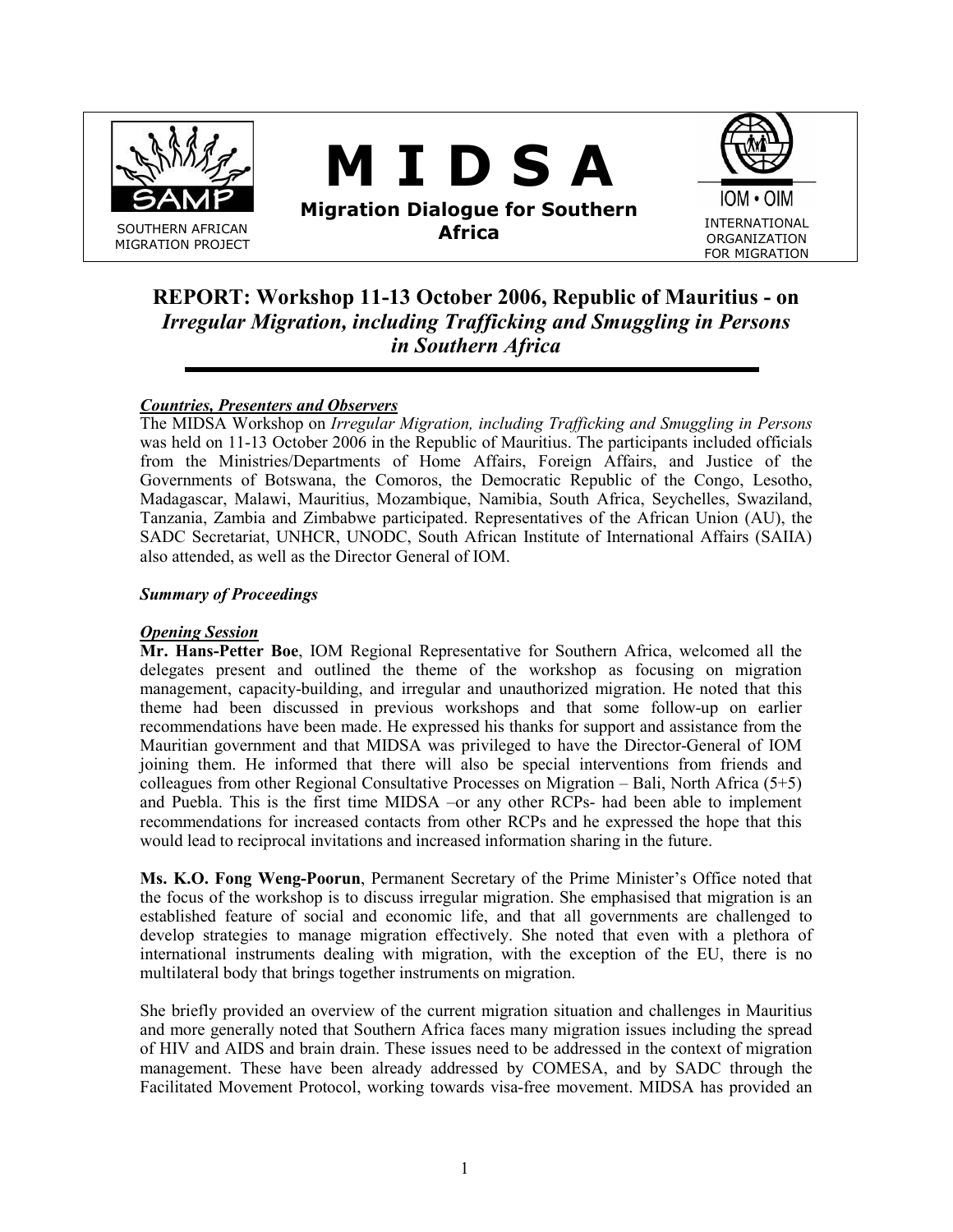informal dialogue and a framework for cooperation on migration at the regional level. It is important to support these efforts in dealing with irregular migration.

The Hon. Minister of Foreign Affairs, International Trade and Cooperation of the Republic of Mauritius, His Excellency Mr. Madan Dulloo welcomed all participants on behalf of the Government of Mauritius and expressed his thanks to the MIDSA organisers for arranging the workshop in Mauritius. Commenting on the situation in Mauritius, he outlined the following:

Despite the fact that Mauritian citizens are migrating, and have created a global Mauritian diaspora of which population is estimated to be 120,000 or 10% of the actual population, there is no structured/centralized database in place. The Government is embarking on a desk research and field surveys to identify the diaspora to benefit from their resources.

Mauritius is currently embarking 10-year reform programme, which inevitably results in labour retrenchment in some sectors. The government is in the process of devising temporary migration programmes that would offer an opportunity to the unemployed skilled workers in Mauritius to spend a few years in Europe, Middle East or elsewhere to build their skills before returning home to find employment in the new sectors or to start business.

Southern Africa is facing problems associated with illegal migration and Mauritius as a new member of IOM will need to take the necessary preventative measures. Multi-dimensional aspects of migration include brain drain, gender, security and human rights. The complexities of migration require that benefits and negative aspects are balanced bearing in mind the protection of the rights of migrants. Migrants should be supported to earn their living in a safe environment.

Effective implementation of anti-trafficking measures including prevention, investigation, persecution and protection for victims needs to be introduced through concerted international efforts.

Ms. Phyllis Coven, IOM Technical Cooperation Specialist provided an overview of the patterns and trends of irregular migration in other regions in Africa and a description of the activities of IOM/TCM in collaboration with governments in response.

Ms. Coven gave a briefing on emerging trends in the region, of which highlights are:

- Extra-regional migrants often have visas and ticket for neighbouring countries allowing legal entry through Johannesburg Airport;
- Fly onwards, then cross land-border back to South Africa and wait to get ticket and documents to fly beyond;
- Often allowed in or returned by airline –only to South Africa;
- Groups of 5-20 people;
- Use of safe houses in the border regions while waiting for land transportation back to South Africa.

Currently, there is a serious law enforcement gaps to effectively tackle the issue of human trafficking and organized crimes. In this connection, Mr. Coven presented the TCM technical assistances available to the governments, namely the Capacity Building for Migration Management Programs<sup>1</sup> (CBMMP).

Major-General Krerkphongse Pukprayuyra, Office of the Commissioner General, Royal Thai Police, Kingdom of Thailand gave an overview on current situation of irregular migration to Thailand as well as on Bali Process which started in 2002.

 $\overline{a}$ 

<sup>&</sup>lt;sup>1</sup> see summary of Ms. Coven's presentation on p.7-8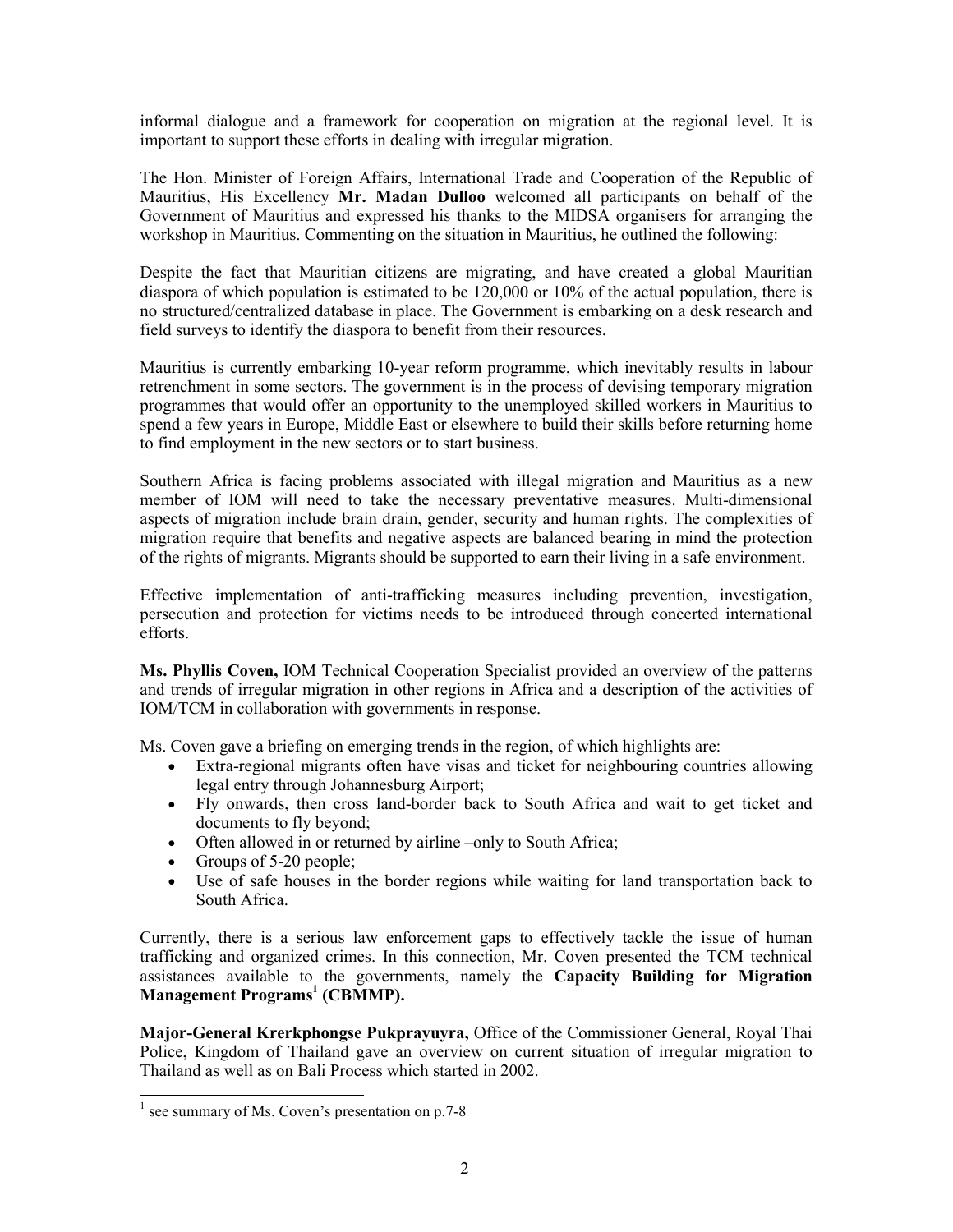The Regional Ministerial Conference on People Smuggling, Trafficking in Persons and Related Transnational Crime was held in Bali, Indonesia from 27-28 February  $2002^2$  (Bali Conference). It provided an opportunity for Ministers and senior officials throughout a broad region to exchange information and plot new directions in combating smuggling and trafficking in persons and related transnational crime.

The objectives of the Bali Process are, among others, to: develop more effective information  $\&$ intelligence sharing arrangements; improve law enforcement co-operation; enhance co-operation on border  $\&$  visa systems; verify identify  $\&$  nationality of illegal migrants; and to strengthen legislation.

Ms. Agueda Marin, IOM San Jose, Costa Rica, gave a presentation entitled "Reflections from the Puebla Process as Region of Transit, Origin and Destination--Arrangements Between Neighbouring States and Lessons Learned".

The agreed plan of action of the Puebla Process includes: Migration Policy and Management (Guidelines and Agreements on migration management issues such as readmission); Human Rights, including human smuggling and trafficking); Migration and Development. Specific activities such as seminars and workshops, which focus on critical migration related issues, training efforts and technical assistance (including counter-trafficking and counter-smuggling) and exchange of information and best practices have been carried out.

Mr. Aziz Jilali, Assistant Director of Migration and Border Surveillance, Ministry of Interior, Kingdom of Morocco gave a presentation on Moroccan National Strategy of the Fight Against Human Smuggling and Trafficking as well as the outcomes of the Rabat Conference in 2006.

Mr. Jilali described the main outcomes of the Rabat Conference (10-11 July 2006) as follows:

Adoption of a political declaration defining shared doctrines relating to the regulation of migratory flows, and based on the principles of;

- o Co-responsibility of regional partners and acting solidarity
- o Linking migration and development for durable solutions
- o Adoption of a concrete and pragmatic action plan combining short and mediumterm measures according to the following objectives:
	- to facilitate legal migration and integration conditions in receiving societies;
	- to promote cooperation in the field of local development: incomegenerating projects; the transfer of technology; access to social services;
	- to strengthen cooperation in education and knowledge-sharing;
	- to fight against clandestine immigration, particularly human trafficking networks (cooperation between security services; information; border control; logistical and financial cooperation for the return of irregular migrants to the country of origin);
	- to create follow-up mechanisms and regular evaluation systems.

# AFTERNOON SESSION

Dr. Daniel Tevera of the Southern African Migration Project provided an overview of migration trends in the SADC region. Amongst other things, he referred to the feminisation of migration, xenophobia, the brain drain and social and economic challenges posed by migration.

<sup>-</sup>2 The official web-site of the Bali Process is available at: www.baliprocess.net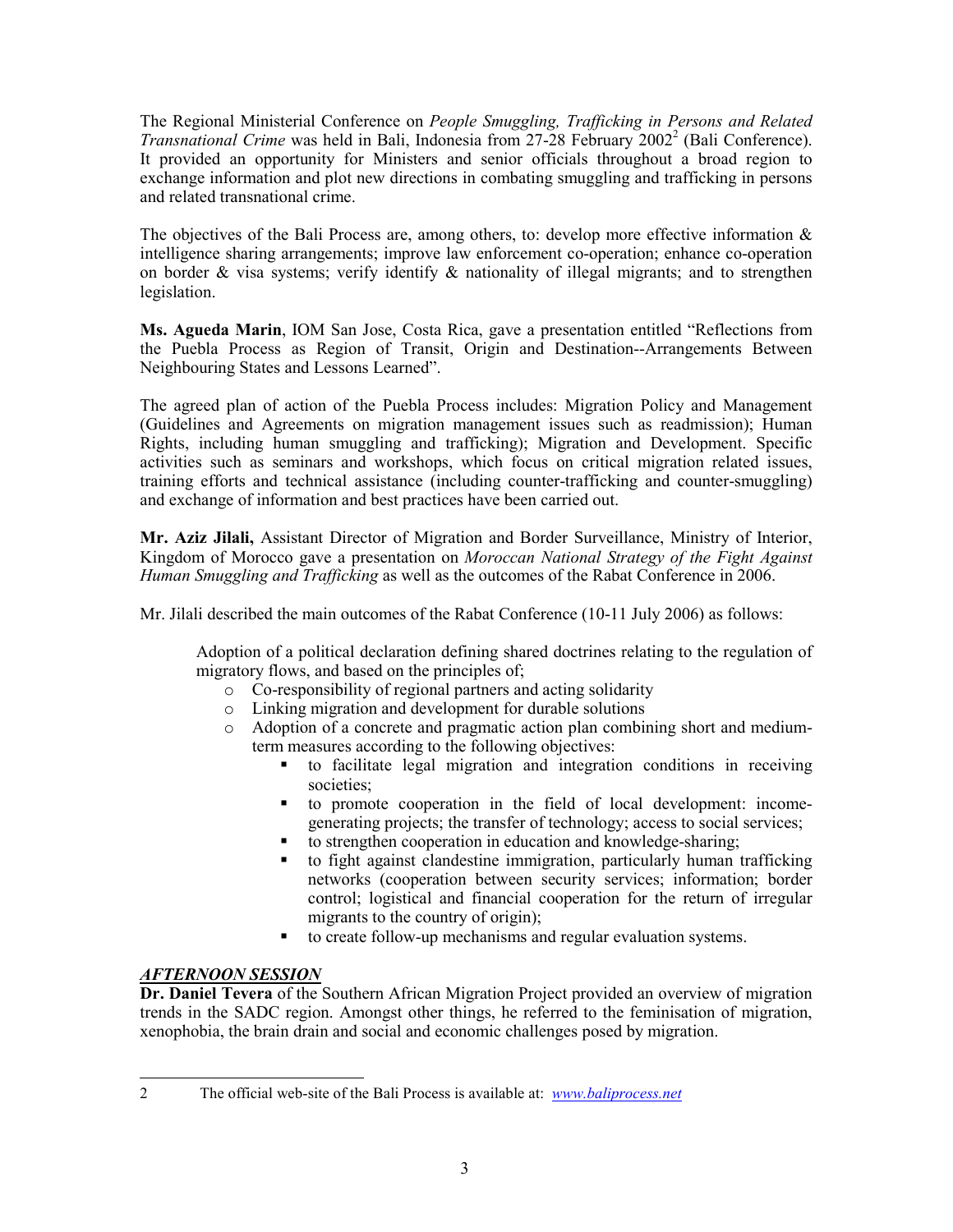In describing the situation related to irregular migration, he noted that poverty and desperation remains high, and globalization is a project which is well-entrenched in the region. He emphasised that the problem of irregular migration also has to do with the management of migration in the region and with restrictions on movements of people residing near borders. He concluded by stating that there is a need for increased cooperation on how to deal with irregular migrants between national governments. He was pleased that SADC is encouraging this kind of cooperation and interaction, although a lot still needs to be done. Forums such as MIDSA where governments, international agencies, researchers and other role-players can share dialogues are important and must be encouraged.

### Tour de Table

During the Tour de Table, all participating government were given the opportunity to share their views and experiences relating to irregular migration, focusing on policy and management challenges, logistical and resource constraints and capacity-building needs and requirements. Brief summaries of the country presentations are:

- Strengthening dialogue, cooperation and partnership between countries affected by illegal immigration
- Some countries established joint-regional committees with all its neighbouring states where common operational issues are discussed
- Region needs coherent policy for assisting victims with shared resources from SADC
- Need for harmonization of Immigration Laws and procedures within the East African Community (EAC) and the SADC Framework. i.e. Standard Operation Procedures
- Some countries conducted legal reforms in an effort to counter trafficking effectively while some has no law prohibiting smuggling in place yet
- Lack of integrated computer systems at some ports of entry due to limited resources
- Fundamental inadequacies in systems of data collection and analysis as well as inadequate security of travel documents
- The cost incurred repatriating illegal immigrants is a big burden for the government
- Concern about the World Cup and security
- Brain Drain: Large scale emigration of local professionals; local students studying abroad not returning; no specific data/policy; increased migration of nursing staff and doctors
- Recent increase in the VoT from Asia
- Problems with non-official border points
- Cooperative Agreements (e.g. international agencies) on information sharing
- Need to ensure data collection and rights of privacy
- Need for further research on human trafficking and its social impact
- Management of cross-border crime and criminal information
- Need to extend campaigns to rural areas at risk
- Proposed the establishment of the trafficking units in the region
- Requested an international support for legal frameworks, capacity building of police on borders, IOs, ID system.
- Monitoring and enforcement mechanisms need to be introduced
- Need for the training for data collection, judiciary, law enforcement, border officials, investigators to ensure coherence

Following the Tour de Table, Mr. Natangwe Angula of the SADC Organ on Defence, Peace and Security observed the lack of coordinated strategies and legal framework for dealing with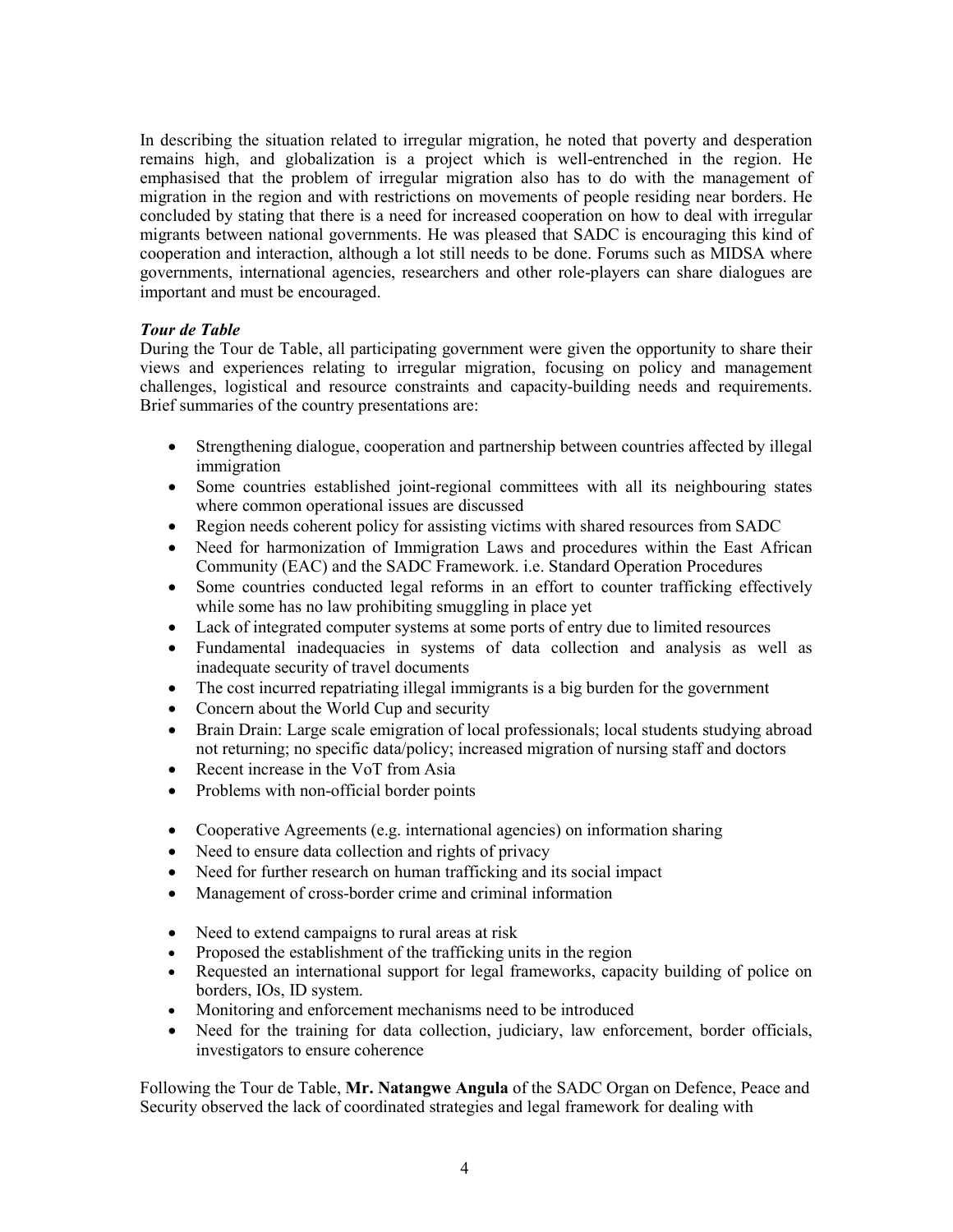irregular migration and human trafficking in the SADC Region. He noted that SADC had embarked on ground-breaking efforts in achieving its main goal of closer regional cooperation and integration among its Member States. These include the implementation of the yet to be ratified Protocol on the Facilitation of Movement of Persons and the envisaged SADC UNIVISA (for extra-regional nationals travelling to SADC Member States).

In order to prevent irregular movers and traffickers to carry out their illegal activities, it is necessary for the region to formulate and implement the SADC Protocol on Irregular Migration and Human Trafficking.

The other processes that may prove to pose challenges as far as the issue of irregular migration is concerned are;

- The process towards the realization of a SADC Free Trade Area by 2008;
- The process towards the realization of a SADC Customs Union by 2010;
- The preparation for the SADC Region to host the World Cup by 2010;
- The process towards the realization of a SADC Common Market by 2015.

In view of the above, it is also worth to take cognizance of existing SADC mechanisms that assists in dealing with issues of irregular migration and human trafficking, namely;

- The Protocol on Politics, Defence and Security Cooperation;
- The Protocol on the Facilitation of Movement of Persons;
- The Protocol Against Corruption;
- Protocol on Combating Illicit Drugs;
- The Protocol on Mutual Legal Assistance in Criminal Matters;
- The Protocol on Extradition;
- The Protocol on Control of Firearms, Ammunition and Other Related Materials; and
- The SADC Early Warning System.

The Director-General of the IOM, Mr. Brunson McKinley thanked the Mauritian government for its hospitality and noted that Mauritius is one of the newest members of IOM. In his brief input, Mr McKinley made the following points:

During the UN-HLD Sessions, Migration and Development issues were heavily discussed. The North-South disagreement, which is often the case in the Migration and Development discourse did not take place and MIDSA Statement from the region was well-received. The importance of the economic aspect, such as remittances was recognized by all that took part in the sessions and there was a general consensus on the importance of the Migration and Development issues. International dialogues, such as MIDSA and International Dialogue on Migration (IDM) help both developing and developed countries to reach consensus around migration issues.

#### DAY TWO

#### Morning Session

Mr. Jonathan Martens, Program Manager of the IOM counter-trafficking programme II (SACTAPII), provided an overview of the situation regarding the trafficking in persons to, through and from the Southern African region. He described the nature and patterns of trafficking, the most likely source and destination countries of victims, as well as the most common methods and routes used by trafficking syndicates. In addition, Mr. Martens described the IOM SACTAP programme, which consists of 4 pillars, namely: 1) Research (8 issues of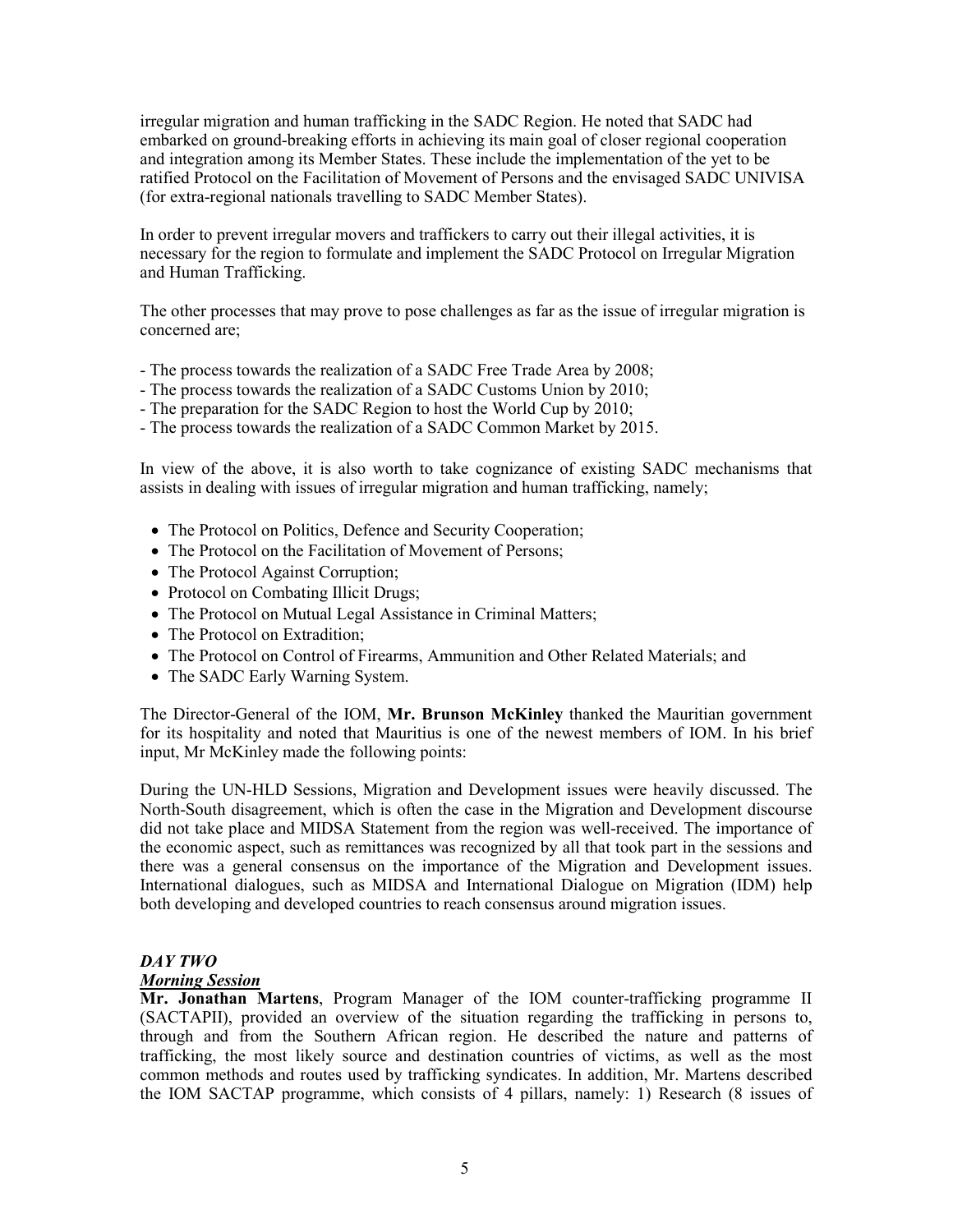"Eye"); 2) Information Dissemination (print material and radio, help line in RSA); 3) Capacity building (training workshops for police and immigration at key ports of entry and workshops for civil organizations); 4) Victim Assistance (emergency and short to medium-term assistance package available to beneficiaries, including shelter, med/psychosocial, AVR and reintegration). He had also briefed the participants on the key recommendations arose from external review in 2006 as well as on SACTAP II programme.

Mr. Abel Mbilinyi, Deputy Regional Representative of the UNHCR, focused on the links between irregular migration and refugee/asylum flows noting while refugees and asylum seekers may often be undocumented, this would not fall into the category of illegal migration. He expressed the view that there are significant gaps in refugee law, i.e. that it is silent on the question of where anyone should choose to be a refugee. Refugee law also does not oblige an asylum-seeker to stop moving – this would place a huge burden on countries bordering other countries in perpetual conflict. The interpretation therefore is that there is no general prohibition for refugees and asylum-seekers to move on. He expressed the view that the seeking of asylum is not an offence and that there is no reason for an asylum-seeker to be detained or punished.

In relation to harmonization, he observed that a number of SADC countries have not ratified key treaties protecting refugees, and that lack of ratification or domestic legislation to deal with refugees would hinder efforts towards harmonization or readmission. In closing the presentation, Mr. Mbilinyi made few suggestions:

- Joint advocacy and fund-raising need to be in place;
- Burden sharing, instead of burden shifting must take place. i.e. regular dialogue to enhance understanding of refugee protection;
- Need to seek other ways in border management/monitoring.

Advocate Ray Nelson, Crime Expert of the UNODC provided an overview of the Palermo Protocol on Transnational Organised Crime and other international instruments pertaining to international crime and trafficking in persons. He noted that while many countries have ratified these instruments, many are not providing for effective implementation given the lack of appropriate domestic policies and legislation. He reiterated the importance of standardized legislation to effectively tackle the issue of human trafficking.

Adv. Nelson also provided a brief description of the current activities of the UNODC and invited participating governments to approach the UNODC for support and assistance.

Dr. Thomas Bisika of the Social Affairs Department of the African Union Commission provided a description of the processes being undertaken at a continental level related to migration policy and legislative harmonisation, with a particular focus on the Migration Policy Framework for Africa and the AU Common Position on Migration and Development.

The Migration Policy Framework for Africa addresses issues relating to migration and development, human rights of migrations, remittances, irregular migration, forced migration especially covering refugees, asylum seekers and internally displaced persons, and brain drain among several other things and outlines some recommended actions, priorities and way forward. The Framework is very comprehensive and is meant to harmonize migration policies on the continent. Although it is non-binding, countries are encouraged to draw inspiration from it. On the Banjul Summit, he noted that the following had been decided:

• Member States and RECs were urged to utilize the Policy Framework as a guideline when developing migration policies;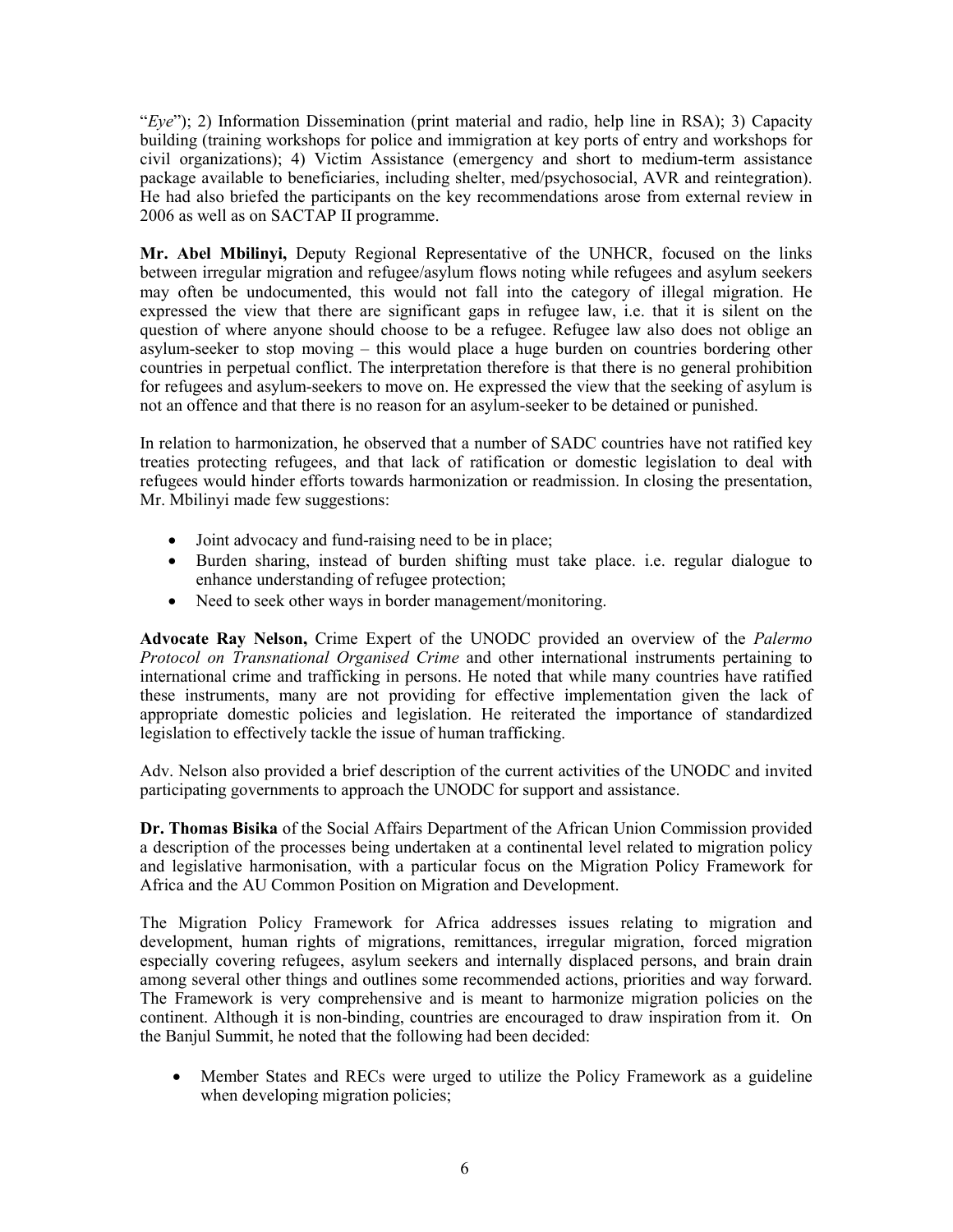- AU Commission, IOM and other partners were requested to assist member states in the implementation;
- As a follow-up, the Summit mandated AU Commission to develop a follow-up mechanism in collaboration with partners;
- The AU Commission chairperson was requested to periodically report on the implementation of the Policy Framework.

Ms. Gail Wannenburg of the South African Institute of International Affairs provided information on research being done on the linkages between organized crime and irregular migration. The overall conclusion presented was that, there is no empirical evidence that links irregular migration to a high incidence of crime. However, migration may facilitate trans-national organized crime (OC) as the controls on migration create lucrative opportunities for OC such as human trafficking. Migration is also linked to trans-national OC in the sense that OC network is often based on family or kinship ties and that historical ties  $\&$  traditional trading routes in region can be used to facilitate OC.

Ms. Wannenburg presented three possible solutions to this issue of Migration and OCs. Approach 1 calls for market driven approach. The idea is to bring informal contractors, cross border traders and border communities into legal economy by providing incentives for participation, which will allow a focus on real problem of OC networks and illegal activities. Approach 2 aims to gradually relax migration control as the region develops. This approach would require information  $\&$ intelligence sharing on syndicates involved in human trafficking and OC, improved state capacity at ports of entry as well as education and assistance to victims of trafficking to increase reporting to the authority. Finally, approach 3 calls for long-term approach to OC, such as rebuilding judiciary, policing, public sector governance and encouraging civil society involvement.

# DAY THREE

Mr. Vincent Williams, Project Manager of SAMP provided brief information on activities undertaken to support the MIDSA process, with particular reference to the research and training activities conducted by SAMP. Ms. Ntombi Msibi, also of SAMP, provided an overview specifically of the SAMP Certificate Course in Internal Migration Policy and Management and invited governments to apply to participate in the course.

Ms. Phyllis Coven, IOM Technical Cooperation Specialist for Africa, provided a briefing on the new Capacity Building for Migration Management Framework for Southern Africa (CBMMP) and facilitated a session aimed at soliciting MIDSA participants' input and guidance on this new initiative.

The CBMMP is the first comprehensive program to build governmental capacity to manage migration in Southern Africa and has as its goal to assist the region in developing regionally compatible migration management systems. The Framework has been designed to reflect and respond to the numerous recommendations that MIDSA has issued on irregular migration, most notably at the Blantyre and Centurion meetings in 2004 and 2005. The CBMMP is specifically designed to build upon the region's existing institutions and strengths, as well the unique challenges posed by implementation of the Protocol on the Facilitation of Movement of Persons, the envisaged SADC UNIVISA System and the 2010 World Cup.

In order to facilitate development of the CBMMP in the region, participants were encouraged to:

- Provide any additional comments to the IOM Regional Office for Southern Africa;
- Share and solicit support for the CBMMP Framework within their respective ministries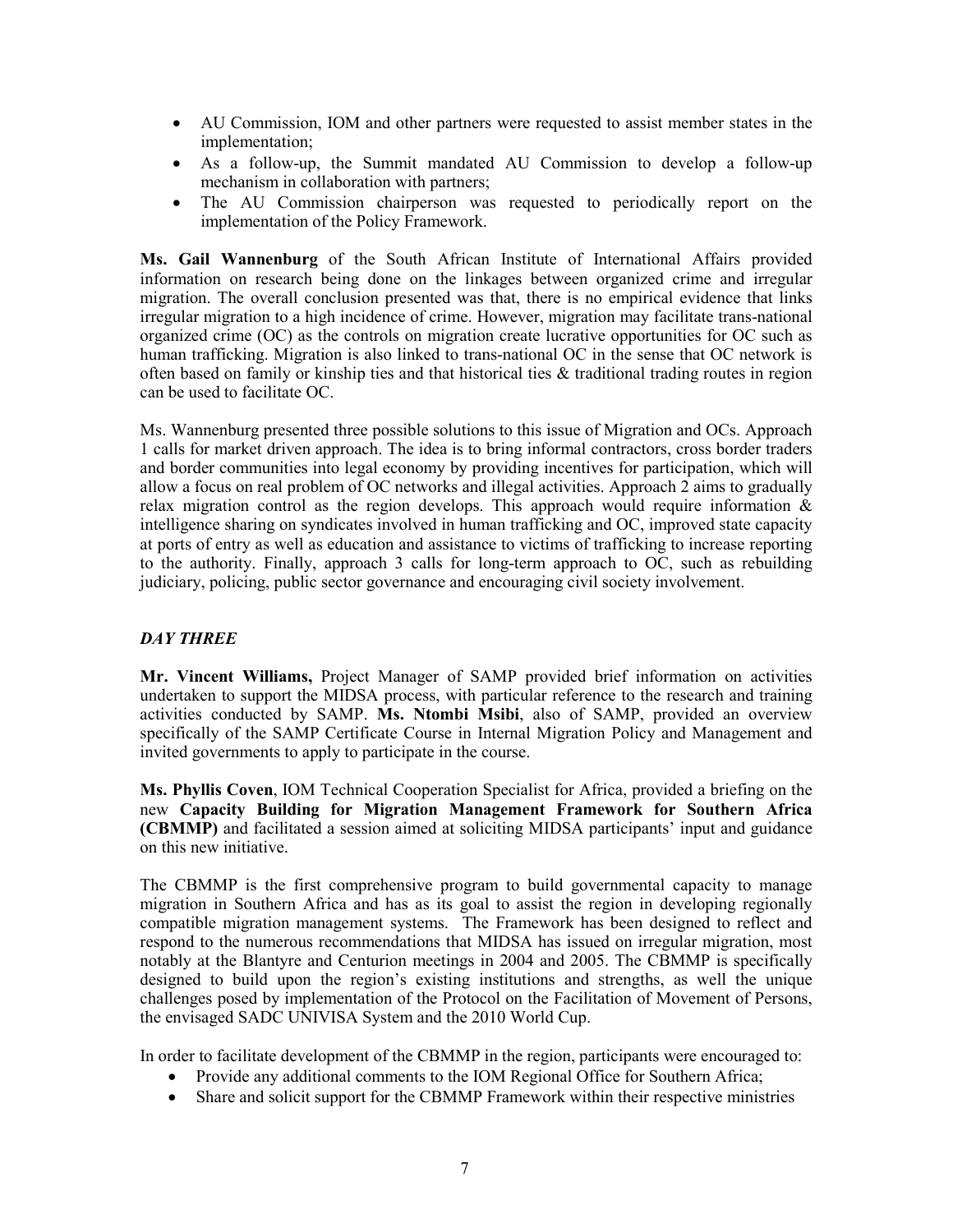-letters of support from their governments for the Framework as a whole would be beneficial to IOM's efforts to secure donor support;

• Provide IOM with information they have on automation and to send written responses to the questions by November  $15<sup>th</sup>$ .

### The Future of MIDSA

Mr. Vincent Williams from SAMP introduced and facilitated a discussion about the future of the MIDSA process, based on the following background information and questions:

Background of MIDSA: After 6 years of its launch, MIDSA holds 2-3 workshops per year which all the SADC member states participate in. MIDSA provides opportunities for the member states to informally engage in dialogue, sharing information and experiences, which enables the participating governments to learn from each other. MIDSA's informal nature enables the member states to openly discuss controversial issues on migration, in the spirit of collaboration and cooperation. When discussion in SADC resumed in 2003, MIDSA continued as a parallel process, and possibly impacted on formal state processes.

The Mauritius MIDSA workshop reflects some of the recommendations made during the previous MIDSA workshop in Windhoek, Namibia in April 2006:

- 1. Effective policies and practices must be put in place to address irregular migration, including trafficking and smuggling;
- 2. Efforts should be made to harmonize immigration laws and policies among the SADC countries;
- 3. Capacity building in aspects of migration policy and management is encouraged.

However, there is apprehension on sustainability regarding a) resource constraints and 2) continued governments' interest to participate in MIDSA. Furthermore, after 6 years, a number of questions are being raised about the future of MIDSA- is there a way to link the informal discussions to formal discussions within states.

In the past, there have been two proposals: (1) a Ministerial consultative meeting, in addition to regular workshops, to raise the political will and the issues to the political level which make a commitment; (2) Establish a MIDSA focal point at national level – the idea was that in each national government one person would be delegated as the focal point who can contribute to discussion on themes and assist with logistics. In this way, there will be some reliance on participants to go back to their governments, discuss and implement recommendations. While MIDSA has been useful in building relationships, sharing experiences and information, ultimate questions arise as to how the MIDSA process can be linked to what happens elsewhere. With this question in mind, Mr. Williams posed the following 3 specific questions to the participants;

- 1) How do we enhance government participation in the planning and organizing processes and funding of MIDSA?
- 2) How do we ensure that the MIDSA process is linked into the formal state processes in the sub-region?
- 3) Is there a need to consider re-structuring MIDSA, both in terms of its Steering Group and workshop sessions, and if yes, what recommendations would participants put forward in this regard?

Following the discussion on the above questions, the recommendations below were agreed to in principle: